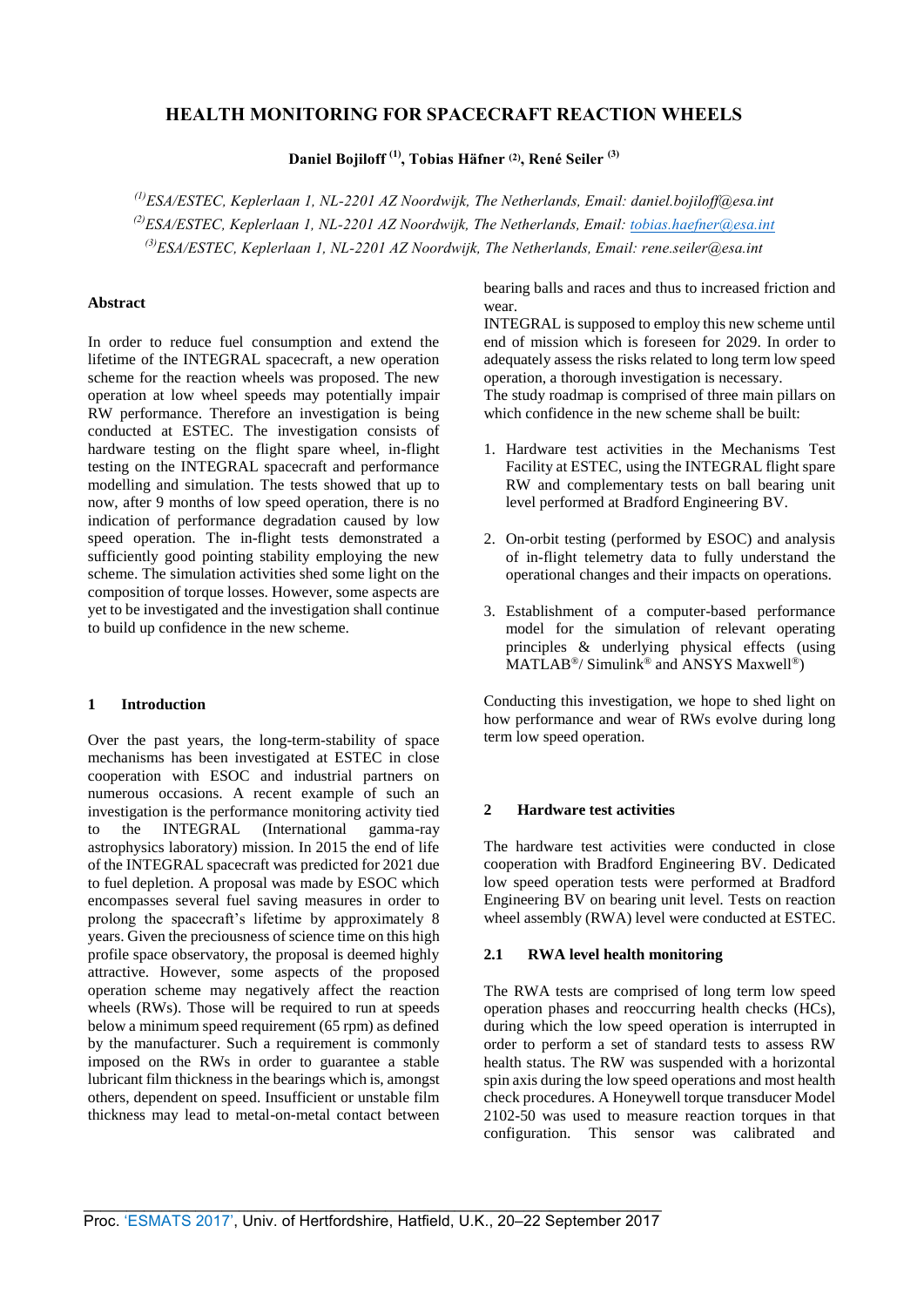characterised with the RW attached to ensure accurate measurement readings and a linear sensor behaviour. The wheel was mounted with a vertical rotation axis on a Kistler table for microdynamic measurements. Both arrangements are shown in figure 2-1.



*Figure 2-1: Integral flight spare reaction wheel on torque transducer (left) and on Kistler table (right)* 

The torque transducer's measurement range extends from 0 to 5 Nm. The Kistler table measures forces from few mN to 20 kN in the frequency range between 50 and 5000 Hz.

To simulate a worst case of low speed operations, the wheel speed was varied between 10 rpm CW and CCW, at steps of 1rpm per hour. This profile was applied for 280 days. Due to controller and tacho limitations, a reasonably stable velocity could only be achieved above 4 rpm. Below that threshold, the wheel speed is unstable. Although different control laws are used, a similar behaviour is observed on-orbit. The resulting operation profile can therefore be regarded as representative. Throughout the campaign, reaction torque and wheel telemetry was logged with a sampling rate of 10 Hz. In the beginning, after 3 months and at the end, health checks (HC1, 2 and 3) where performed. Those encompassed 5 standardised tests which were developed by the manufacturer to measure functional parameters, parasitic/ loss torque and potentially irregular behavior. During HC1 and HC3, microvibrations of the wheel were measured. The comparison of these three HCs revealed only minor changes.

## **Statistical Assessment of Loss Torque:**

Loss torque is used to monitor the behaviour of the wheel and especially its bearings during operations. It is estimated using motor current, motor constant and reaction torque. For every hourly speed step, the 10 Hz torque data is compressed into the four statistical moments mean, variance, skewness and kurtosis. Figure 2-2 depicts an excerpt of the statistical data. The wheel shows a lively, but long term stable behaviour during such low speed operations. Detailed analysis shows, the variations are mainly linked to one specific engine order related to outer ring imperfections. This imperfection was present from the beginning, no trends or changes are seen over the course of the campaign.



*Figure 2-2 Low speed loss torque monitoring* 

## **Stiction Torque:**

Stiction torque was measured with a dedicated test during the health checks. The mean stiction torque was calculated to 5.39 mNm during HC1. The maximum and minimum values measured were 7.27 mNm respectively 4.26 mNm, which is within the expected range for this wheel type. During HC2 and HC3, no significant change in stiction behaviour was observed.

Additionally, stiction torque was recorded at every startup after a zero crossing during low speed operations. After the first month, some zero crossings showed increased stiction with typical values around 30 mNm, and a maximum of 50 mNm. The phenomenon appeared randomly at about 10% of the zero crossings and as such remained stable throughout the campaign. Because the phenomenon was not apparent during health checks, it can be interpreted as a feature, rather than as a degradation. It is presumably linked to the very low speeds and long stand still time at zero crossing.

### **Loss Torque Characteristic/Coefficient:**

The plot below (cf. figure 2-3) shows the loss torque characteristic of the wheel obtained during HC1. This characteristic is of very high interest, as extreme aberrations from these curves could indicate significant performance degradation or even imminent RW failure.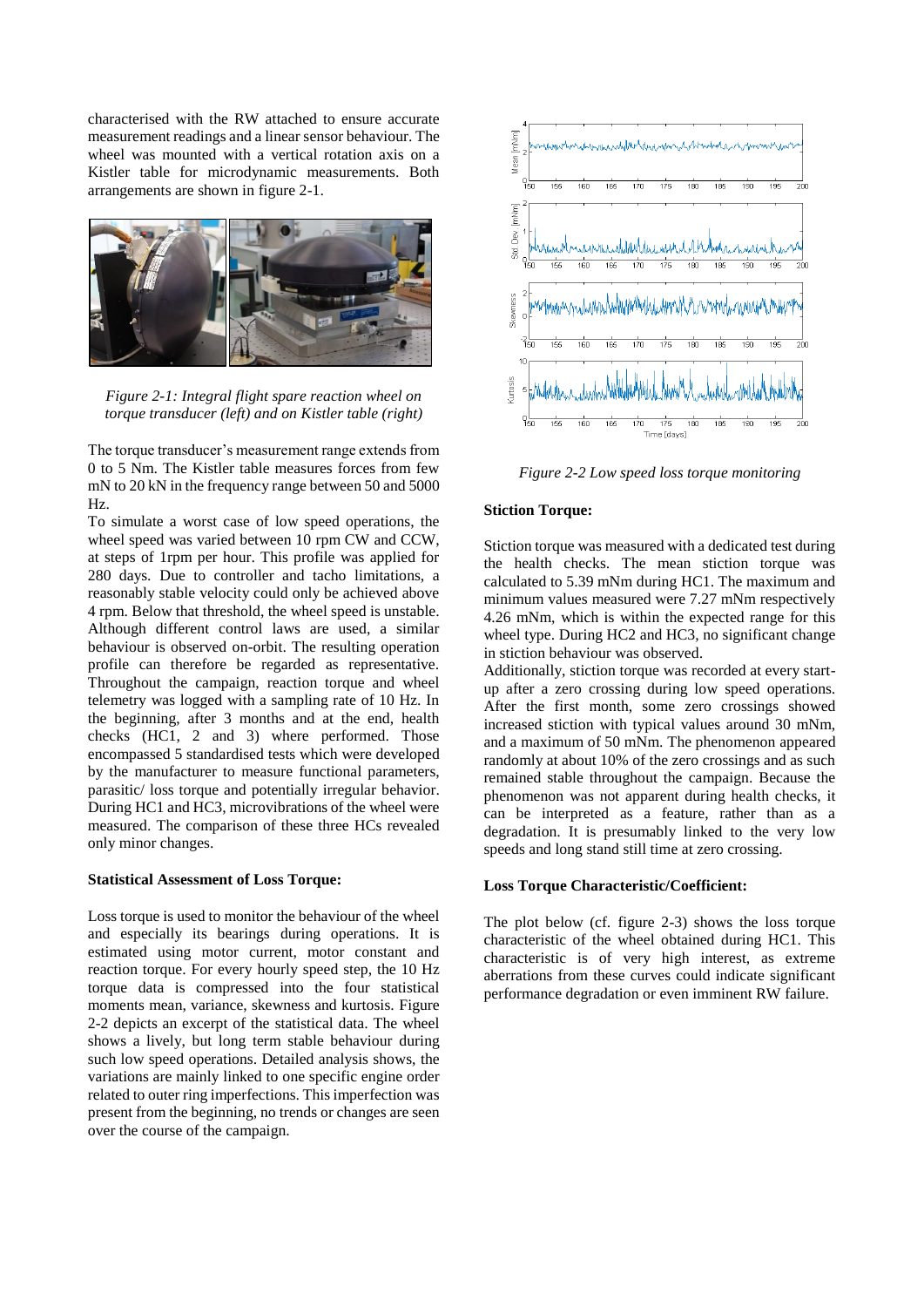

*Figure 2-3 Results of the full speed full torque test*

The slope of the above characteristic represents the torque loss coefficient (k-value). This value (around - 1\*10-4 Nm/rad/s) dropped by 1% in HC2 and by a further 2% in HC3.

## **Coulomb Friction:**

The coulomb friction torques measured were ranging from 2.17 mNm to 2.46 mNm during HC1. These values dropped by approximately 20% from HC1 to HC2 and by approximately 26% from HC1 to HC3. A decrease in coulomb friction does not indicate performance degradation and could even be regarded beneficial. The specific values are shown in table 2-1.

*Table 2-1: Coulomb friction torques for HC 1 to 3* 

|                         | Coulomb Torque [mNm] |      |                 |  |
|-------------------------|----------------------|------|-----------------|--|
|                         | HC <sub>1</sub>      | нсэ  | HC <sub>3</sub> |  |
| CW acceleration         | 2.30                 | 1.82 | 1.69            |  |
| <b>CCW</b> acceleration | 2.40                 | 1.93 | 178             |  |

The y-intercepts of the loss torque characteristic (cf. figure 2-3) should also yield the coulomb torque. Due to what is believed to be the sensor hysteresis, the values for acceleration and deceleration are wider spread. The maximum value obtained is 5.4 mNm (HC3) which is still in family with the estimated coulomb friction torque of almost identical wheels on the Rosetta spacecraft.

#### **Irregular Behaviour:**

The tests showed no significant spikes and leaps in torque and torque change rate during HC1 and HC2. During HC3 a temporary, but for the limited time stable increase in friction torque could be observed which might indicate cage instability. However, no conclusions regarding degradation of the wheel can be drawn from such an isolated event, since this wheel type is known for showing such peaks occasionally.

#### **Microvibration Characteristics:**

A multichannel Kistler dynamometer was used to record the forces and torques produced by the wheel during coast down from full speed to standstill. For these tests, a sampling rate of 12.8 kHz was used. Just comparing force magnitudes can lead to misinterpretations, as microvibrations are a combination of vibration sources and structural resonances. The latter often are not only linked to the item under test, but also to the test equipment. Small variations of resonances, which are difficult to control, can lead to big variations in measured peak forces. To identify and track vibration sources, waterfall diagrams as depicted in figure 2-4 are used.



*Figure 2-4 Integral flight spare RW waterfall plot* 

Engine orders, visible as rays pointing towards the origin, are linked to wheel and bearing features [1]. A main contributor to the signal is rotor imbalance. Engine orders linked to ball bearing cage, balls and inner / outer race imperfections are also clearly visible. They contain less energy than imbalance. When intersecting with structural resonances at distinct velocities, they nevertheless can become the major contributor to microvibrations. Rocking modes of the rotor are present, amplifying low number engine orders when intersecting with them at certain speeds.

Microvibrations were measured at HC1 and HC3, and bearing linked engine orders were compared. No significant change was observed.

## **High Resolution Order Analysis:**

A high resolution order analysis was performed to identify more detailed features. For an order analysis, the vibration signal is resampled to a fixed angular increment of the rotating part. Therefore, an accurate tacho or angle measurement is essential. Subsequently, a fourier transformation is performed, transforming the signal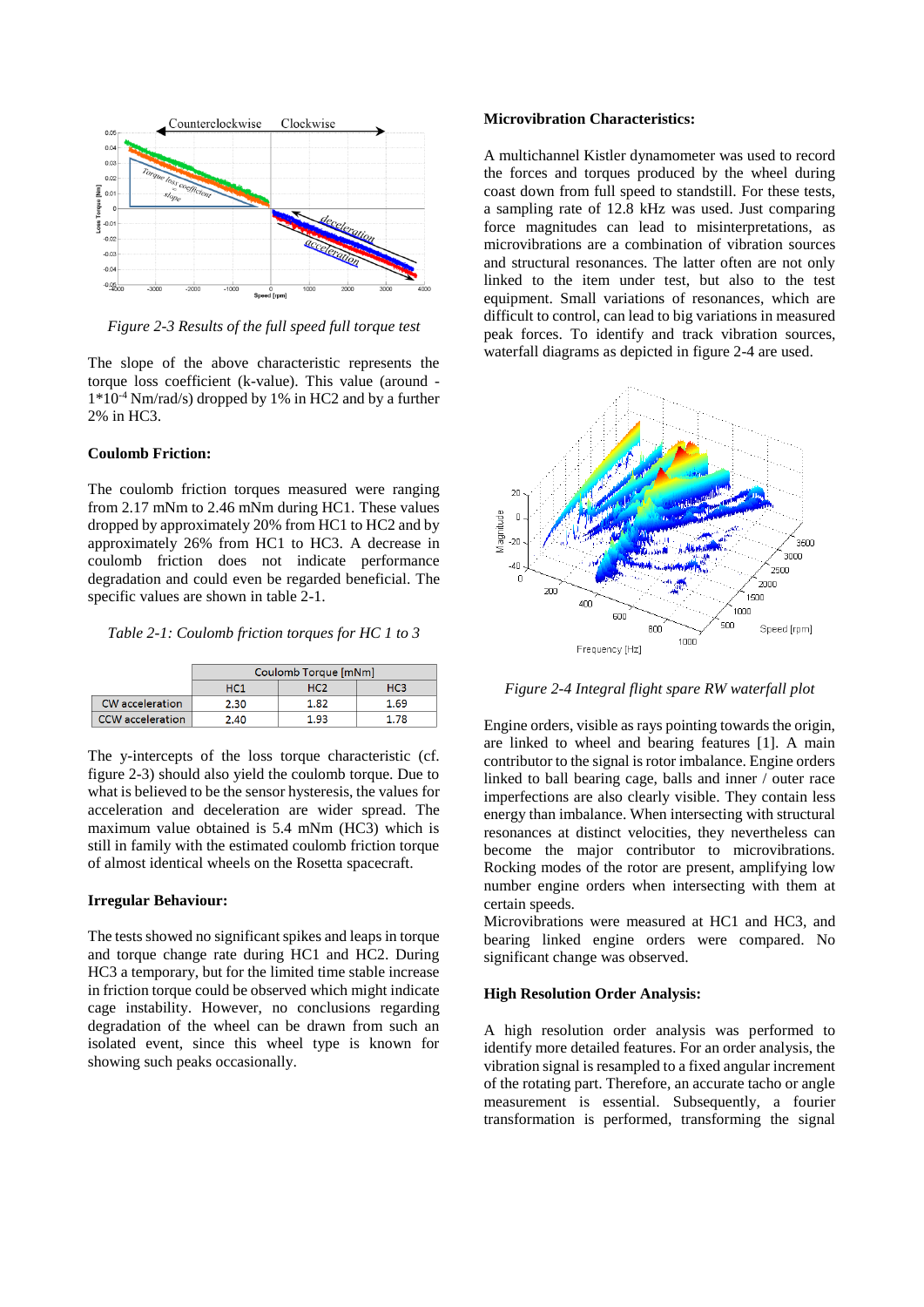from angular domain to order domain. The maximum visible order depends on the angle increment, the order resolution depends on the sampling length.

In this case, a measurement over 2E5 revolutions was used, leading to an order resolution of 5E-6  $\frac{1}{rev}$ . To do so, wheel speed was ramped from 2000 RPM to 500 RPM over 160 minutes. A variable speed ensures that any fixed frequency noise gets suppressed. For a proof of concept, changes in axial bearing load were detected with this technique. In the lab, those where enforced by changing the orientation of the wheel, hence adding or removing the weight of the rotor.

Several engine orders can be linked to the cage, as well as inner and outer race imperfections of the bearing. They follow equations 1, 2 and 3, with number of balls n, ball diameter d, pitch diameter D and contact angle α. Higher harmonics and side-orders are also visible [1].

$$
H_{cage} = \frac{1}{2} \left( 1 + \frac{d}{D} \cos(\alpha) \right) \tag{1}
$$

$$
H_{IRI} = \frac{n}{2} \left( 1 + \frac{d}{D} \cos(\alpha) \right) \tag{2}
$$

$$
H_{ORI} = \frac{n}{2} \left( 1 - \frac{d}{D} \cos(\alpha) \right) \tag{3}
$$

A change in preload induces a change of the contact angle. This relationship is not linear and is best determined using an FEA model or dedicated software like CABARET. For the investigated wheel and its soft preloaded bearings, adding the rotor weight changes the load, hence contact angle and order number, of one bearing. The other one remains unaffected.



*Figure 2-5 High resolution order analysis* 

As an example, figure 2-5 shows engine order 6.11  $\frac{1}{rev}$  in two different orientations. For each orientation, two peaks appear, representing each bearing with its unique real geometry. When adding or removing the rotor weight, the peak of one bearing is shifted. Table 2-2 shows the measured order shifts and calculated contact angle changes of the most prominent engine orders. The

mean calculated angle change is 0.1951° with a standard deviation of 0.0029°. According to the CABARET model, that corresponds to a load change between 43N and 45N. The additional load due to nominal rotor mass would be 49.7 N.

Comparing high resolution order analysis data from HC1 and HC3, no obvious change in characteristics could be identified.

| <b>Feature</b> | Order $\left[\frac{1}{\cdots}\right]$ | $\Delta$ order $\left[\frac{1}{rev}\right]$ | $\Delta$ α [o]   |
|----------------|---------------------------------------|---------------------------------------------|------------------|
| Cage           | 0.61                                  | Ax: 1.04E-4<br>Rad: 0.99E-4                 | 0.2015<br>0.1918 |
| $(ORI-2)/2$    | 0.945                                 | $Ax: 5.07E-4$<br>Rad: 5.02E-4               | 0.1961<br>0.1941 |
| IRI/2          | 3.05                                  | Ax: 5.01E-4<br>Rad: 5.01E-4                 | 0.1938<br>0.1937 |
| ORI            | 3.89                                  | $Ax: 9.99E-4$<br>Rad: 9.95E-4               | 0.1932<br>0.1923 |
| IRI            | 6.11                                  | $Ax: 1.017E-3$<br>Rad: 1.022E-3             | 0.1966<br>0.1976 |

*Table 2-2: High resolution order analysis* 

## **2.2 Bearing Unit Level**

Test on ball bearing units, stemming from the original production batch for Integral, were conducted at Bradford Engineering BV. They revealed that there is almost no contribution of viscous friction torque. This is due to oil depletion in the ball bearings. How much oil exactly remained in the tested ball bearing unit and whether it is exactly as much as in the flight spare RW or the RWs in orbit is debatable. However, the fact that the initial lubrication was similar in all cases, the bearings were run for long periods of time in all cases and there is no indication of significant viscous losses in all cases leads to the assumption that the tested bearing unit and the flight spare RW are in conjunction sufficiently representative of the RWs on the INTEGRAL spacecraft with respect to the scope of this investigation.

#### **3 On-Orbit Tests & TM Data assessment**

5 on-orbit tests performed by ESOC in 2015 showed increased tacho noise between +6 and -6 rpm. This may be related to stick-slip-processes, tacho resolution and measurement rate, and controller behaviour. The increased noise did have a negligible effect on the pointing stability [2]. The new operation scheme therefore does not impair the quality of the gathered scientific data. The tests showed no negative effects on the RWs, however, they lasted only 8h each and are therefore not sufficient to assess the effects of long period low speed operation.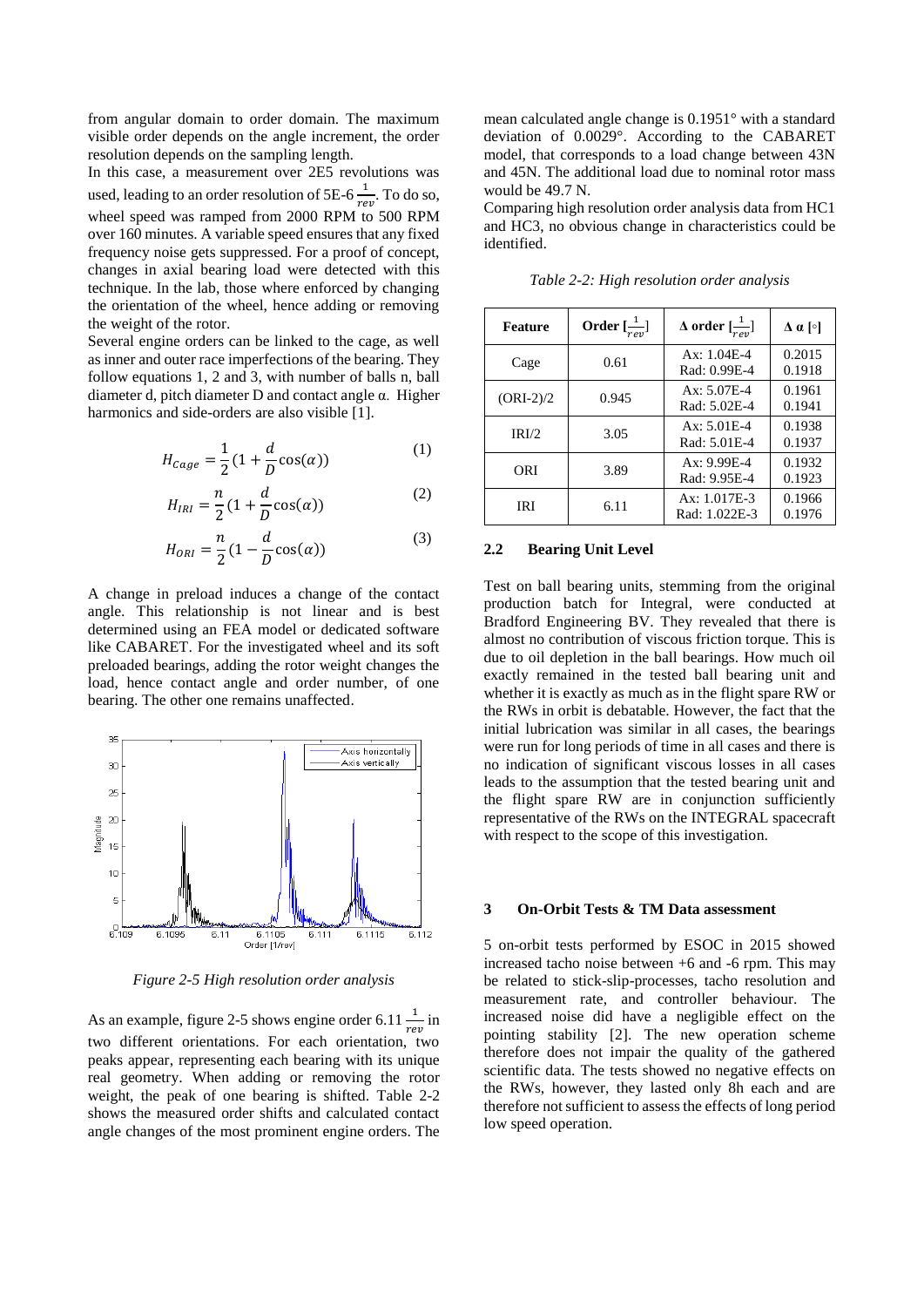

*Figure 3-1 Wheel speed zero crossing on-orbit* 

#### **4 Performance Modelling and Eddy Current Simulation**

A RW performance model is under development which shall foster the understanding of processes in a RW by recreating certain phenomena (e.g. increased noise around zero crossing) and which allows to implement working theories into the model or to estimate effects of changing boundary conditions. A major building block in this activity is the correct representation of loss torque. The various contributors to loss torque are known, the share to which they contribute to overall loss torque however is not. The composition of loss torque was therefore identified to require further attention. Since eddy currents were assumed to be a major contributor to overall loss torque, a dedicated eddy current simulation was conducted using ANSYS Maxwell.

## **4.1 Performance Model in MATLAB/SIMULINK®**

The Simulink model encompasses detailed building blocks for the controller, commutation logic, brushless dc motor, tachometer, rough thermal model, loss torque calculation, etc. The model was used to simulate the test profiles which were also used for the RWA health checks. By comparing simulated data and measurement data we showed that the computer model closely resembles the real RW in the test environment.

The proper representation of controller and tachometer in combination with a realistic loss torque characteristic including stiction is of special interest since these aspects are believed to be the root cause of increased noise around zero rpm. In order to accurately describe the loss torque contributors, a dedicated analysis of eddy current effects was performed.

## **4.2 Eddy Current Simulation in ANSYS Maxwell**

The software tool ANSYS Maxwell® Version 17 was used for the electromagnetic modelling and simulation.

In the frame of this study, eddy current losses were simulated as a function of rotation speed and air gap size based on a simple model (disc rotating in the air gap of one magnet with two iron yokes), the influence of mechanical stiffener ribs was assessed using certain parts of a simplified reaction wheel design, and a eddy current loss torque vs speed characteristic was generated employing a detailed RW model. The obtained characteristic was fitted with a simple model approximation and the result was set in context with overall losses in the RW to assess the impact of eddy current induced loss torque. The influence of simulation step size and mesh quality were thoroughly investigated and the findings were considered in the simulation runs in order to gain confidence in the simulation results.

### **4.2.1 Simulation Results**

A parametric study varying the reaction wheel's rotation speed from 0 to 4000 rpm using the simple model yielded a loss torque vs. speed characteristic, which is consistent with similar case studies found in literature, often in context of eddy current brakes. It is noteworthy that the maximum loss torque is already reached at about 2500 rpm and that an approximately linear behaviour is restricted to low speeds (<1000 rpm).

Simulations using simplified reaction wheel models showed the big influence of stiffening ribs on the baseplate below the electric motor of the particular reaction wheel design studied, manifested by strong oscillations and a higher mean value. This is due to the high dependency of eddy current induction on air gap dimensions. The effective (axial) air gap size is significantly reduced (by factor 2.4) at the location of the ribs.

It should be noted that only one-sixth segment of the whole assembly was modelled, taking advantage of the circular symmetry, in order to reduce the computational effort. The geometry representing the real RW assembly was used for the simulation, however fasteners, small holes, chamfers, etc. were removed.



*Figure 4-1: Detailed RW model*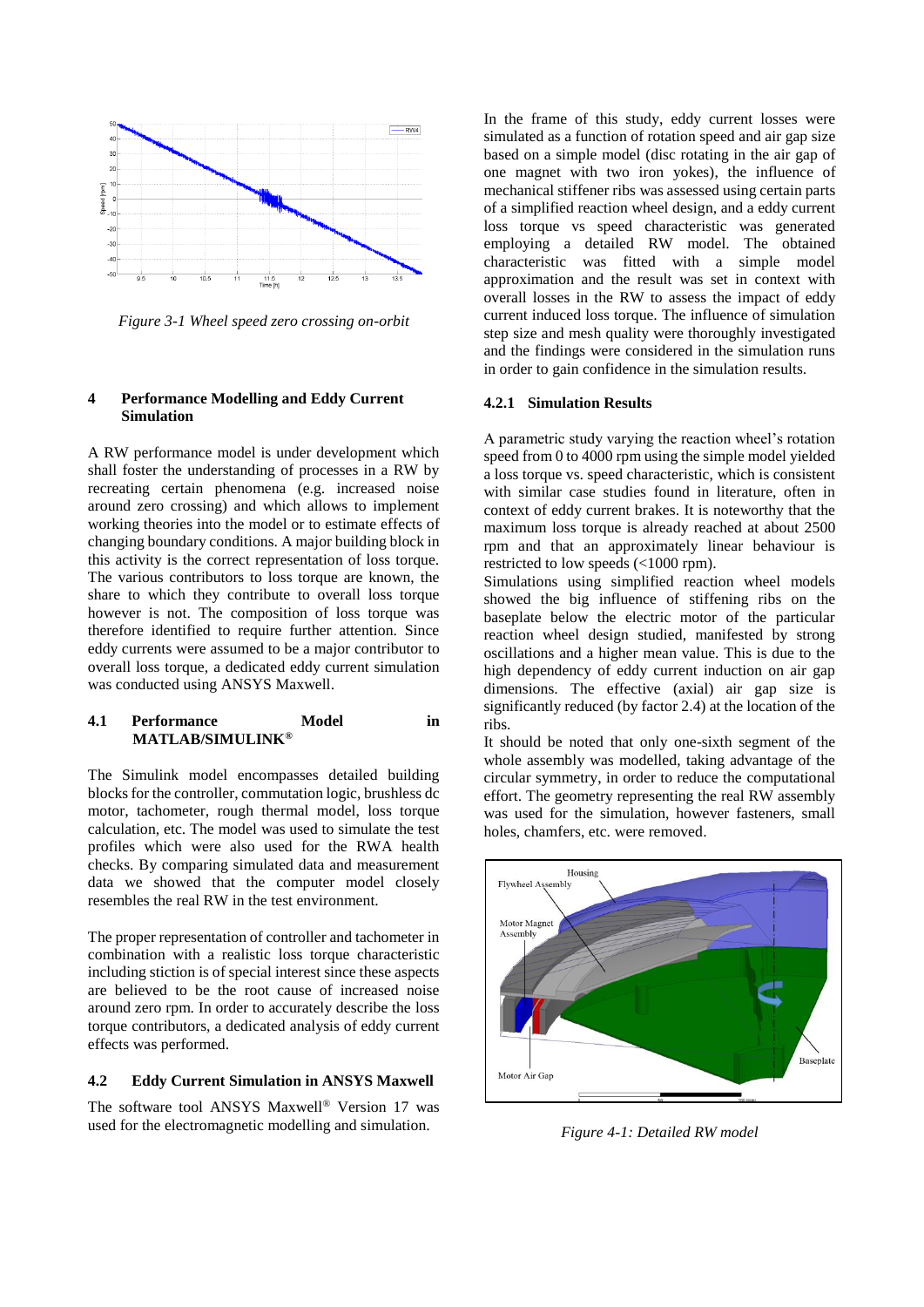The validation of the model with respect to the magnetic properties was done in several steps. The magnetic field (H-field) and flux density (B-field) measurements on a single magnet were compared with the corresponding simulation data. Another element of model verification was done via comparison of the simulated magnetic flux density B at different locations in the detailed model and measured data, particularly in the motor air gap where approximately 0.4 Tesla are reached. The comparison showed a good match between measurement and simulation results, leading to the conclusion that the key features of the model, particularly the B-H characteristic of the magnets, are well defined. Based on figure 4-2 below, the propagation of the magnetic field was also assessed qualitatively and found consistent with the definition of motor pole pairs either side of the air gap.



*Figure 4-2: B-field vector plot of the motor airgap* 

After a series of numerical simulations which yielded the loss torque vs speed characteristic displayed in figure 4- 3, a simplified model was used to approximate this characteristic. The curve fitting was done in MATLAB® based on equation (1), where  $\omega$  is the rotational speed in rpm and  $T_{\text{ECL}}$  is the eddy current induced loss torque in Nm. The model equation has been suggested in the context of eddy current brakes [3]. The fitting process yielded model coefficients  $\alpha$ ,  $\beta$  and  $\gamma$  as shown below.

$$
T_{ECL} = \gamma (e^{-\beta \omega} - e^{-\alpha \omega})
$$
\n(4)

$$
\alpha = 0.000115 \frac{1}{rpm} \qquad \beta = 0.000868 \frac{1}{rpm}
$$

$$
\gamma = -0.004685 \text{ Nm}
$$

The final characteristic and the simple model approximation are shown in figure 4-3 below. The residual uncertainty of the simulation results caused by a selected step size, mesh quality limitations and any imperfections of the model w.r.t. the real RW hardware is estimated with approximately 10%.



*Figure 4-3: Simple model approximation* 

## **4.3 Further Use of the Results and Conclusions**

As a main result, the simplified model according to equation (4) was used as input for the reaction wheel overall performance model implemented in Simulink®. Figure 4-4 depicts the composition of the total loss torque for the particular reaction wheel type investigated. It is concluded that eddy current induced losses are not dominating the total loss torque vs. speed characteristic. Evidently, there must be other substantial contributors to the loss torque at RW level, in order to explain the large remaining difference between the identified torque components and the measured (total) characteristic (cf. figure 4-4), which is surprisingly linear, regular and longterm stable. It has been already verified that viscous losses due to the mechanical bearings do not suffice to cover the discrepancy. Hence, the investigation will be continued with the aim to identify and quantify the missing loss torque components.

Apart from this, the study has revealed interesting side effects like the big impact of structural features (e.g. stiffening ribs) on eddy current related losses. These manifested in loss torque oscillations.



*Figure 4-4: Assumed loss torque composition (for the Integral RW)*